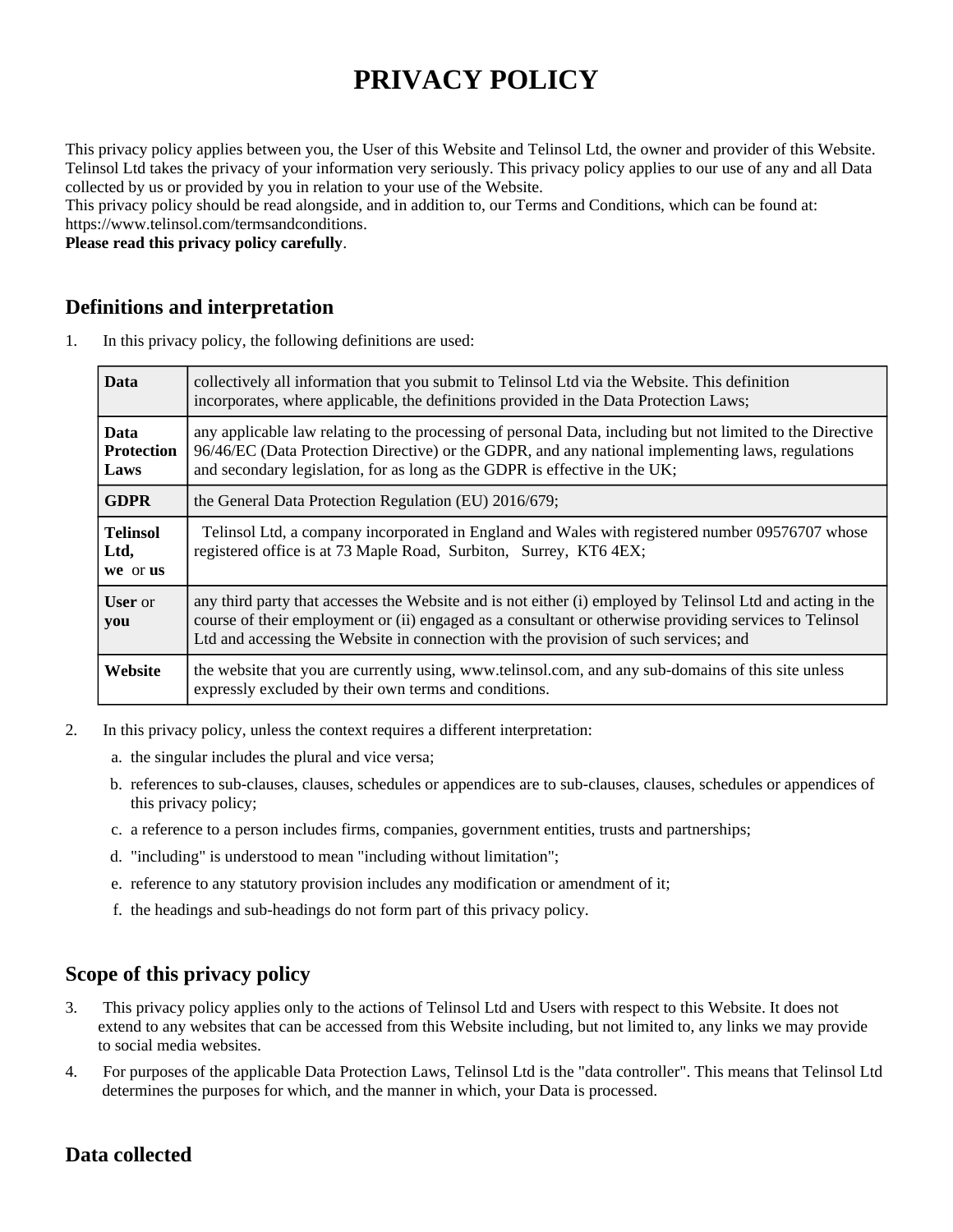- 5. We may collect the following Data, which includes personal Data, from you:
	- a. name;
	- b. contact Information such as email addresses and telephone numbers;
	- c. demographic information such as postcode, preferences and interests;
	- d. IP address (automatically collected);
	- e. web browser type and version (automatically collected);
	- f. operating system (automatically collected);
	- g. a list of URLs starting with a referring site, your activity on this Website, and the site you exit to (automatically collected);

in each case, in accordance with this privacy policy.

#### **How we collect Data**

- 6. We collect Data in the following ways:
	- a. data is given to us by you ; and
	- b. data is collected automatically.

#### **Data that is given to us by you**

- 7. Telinsol Ltd will collect your Data in a number of ways, for example:
	- a. when you contact us through the Website, by telephone, post, e-mail or through any other means;
	- b. when you register with us and set up an account to receive our products/services;
	- c. when you complete surveys that we use for research purposes (although you are not obliged to respond to them);
	- d. when you elect to receive marketing communications from us;
	- e. when you use our services;

in each case, in accordance with this privacy policy.

#### **Data that is collected automatically**

- 8. To the extent that you access the Website, we will collect your Data automatically, for example:
	- a. we automatically collect some information about your visit to the Website. This information helps us to make improvements to Website content and navigation, and includes your IP address, the date, times and frequency with which you access the Website and the way you use and interact with its content.

#### **Our use of Data**

- 9. Any or all of the above Data may be required by us from time to time in order to provide you with the best possible service and experience when using our Website. Specifically, Data may be used by us for the following reasons:
	- a. internal record keeping;

in each case, in accordance with this privacy policy.

- 10. We may use your Data for the above purposes if we deem it necessary to do so for our legitimate interests. If you are not satisfied with this, you have the right to object in certain circumstances (see the section headed "Your rights" below).
- 11. When you register with us and set up an account to receive our services, the legal basis for this processing is the performance of a contract between you and us and/or taking steps, at your request, to enter into such a contract.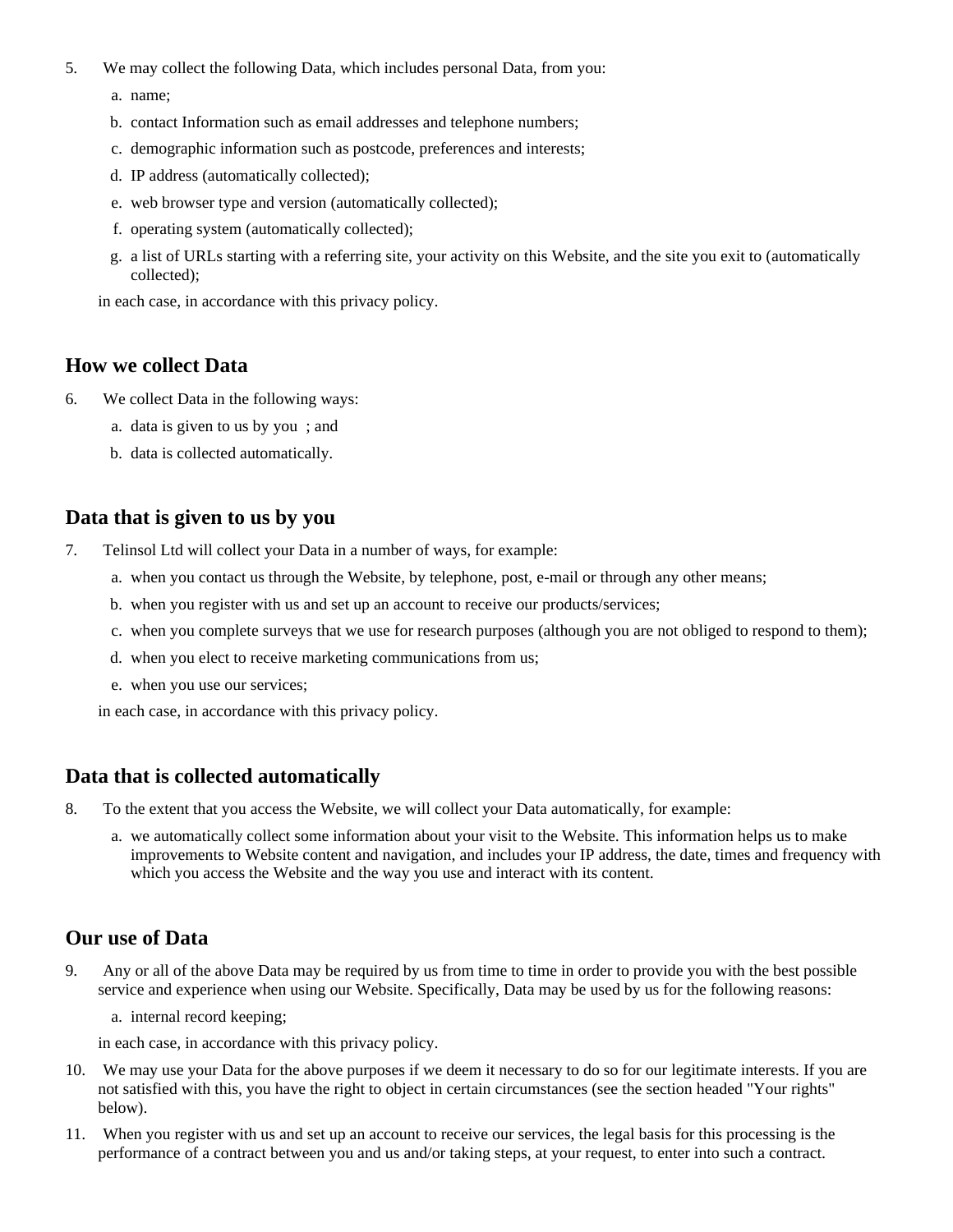# **Who we share Data with**

12. We may share your Data with the following groups of people for the following reasons:

a. any of our group companies or affiliates - to ensure the proper administration of your website and business; in each case, in accordance with this privacy policy.

# **Keeping Data secure**

- 13. We will use technical and organisational measures to safeguard your Data, for example:
	- a. access to your account is controlled by a password and a user name that is unique to you.
	- b. we store your Data on secure servers.
- 14. Technical and organisational measures include measures to deal with any suspected data breach. If you suspect any misuse or loss or unauthorised access to your Data, please let us know immediately by contacting us via this e-mail address: info@telinsol.co.uk.
- 15. If you want detailed information from Get Safe Online on how to protect your information and your computers and devices against fraud, identity theft, viruses and many other online problems, please visit www.getsafeonline.org. Get Safe Online is supported by HM Government and leading businesses.

## **Data retention**

- 16. Unless a longer retention period is required or permitted by law, we will only hold your Data on our systems for the period necessary to fulfil the purposes outlined in this privacy policy or until you request that the Data be deleted.
- 17. Even if we delete your Data, it may persist on backup or archival media for legal, tax or regulatory purposes.

## **Your rights**

- 18. You have the following rights in relation to your Data:
	- a. **Right to access** the right to request (i) copies of the information we hold about you at any time, or (ii) that we modify, update or delete such information. If we provide you with access to the information we hold about you, we will not charge you for this, unless your request is "manifestly unfounded or excessive." Where we are legally permitted to do so, we may refuse your request. If we refuse your request, we will tell you the reasons why.
	- b. **Right to correct** the right to have your Data rectified if it is inaccurate or incomplete.
	- c. **Right to erase** the right to request that we delete or remove your Data from our systems.
	- d. **Right to restrict our use of your Data** the right to "block" us from using your Data or limit the way in which we can use it.
	- e. **Right to data portability** the right to request that we move, copy or transfer your Data.
	- f. **Right to object** the right to object to our use of your Data including where we use it for our legitimate interests.
- 19. To make enquiries, exercise any of your rights set out above, or withdraw your consent to the processing of your Data (where consent is our legal basis for processing your Data), please contact us via this e-mail address: info@telinsol.co. uk.
- 20. If you are not satisfied with the way a complaint you make in relation to your Data is handled by us, you may be able to refer your complaint to the relevant data protection authority. For the UK, this is the Information Commissioner's Office (ICO). The ICO's contact details can be found on their website at https://ico.org.uk/.
- 21. It is important that the Data we hold about you is accurate and current. Please keep us informed if your Data changes during the period for which we hold it.